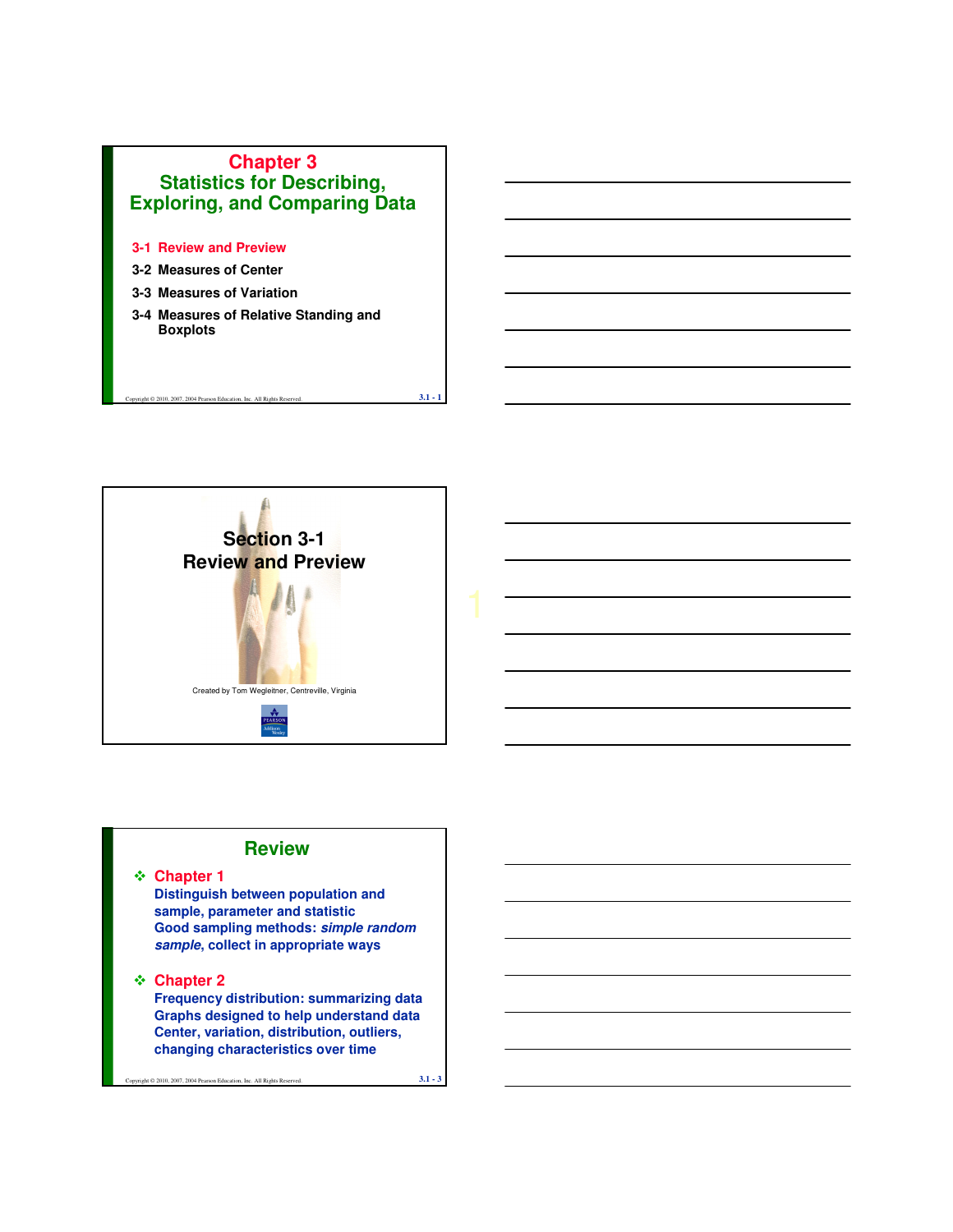#### **Preview**

**Important Statistics** 

**Mean, median, standard deviation, variance**

 **Understanding and Interpreting these important statistics**

 $\overline{0}$  2010, 2007, 2004 Pearson Education, Inc. All Rights Reserved.  $3.1 - 4$ 

# **Descriptive Statistics In this chapter we'll learn to summarize or describe the important characteristics of a known set of data Inferential Statistics In later chapters we'll learn to use sample data to make inferences or Preview**

**generalizations about a population**

 $\infty$  2010, 2007, 2004 Pearson Education, Inc. All Rights Reserved. **3.1 - 5** 

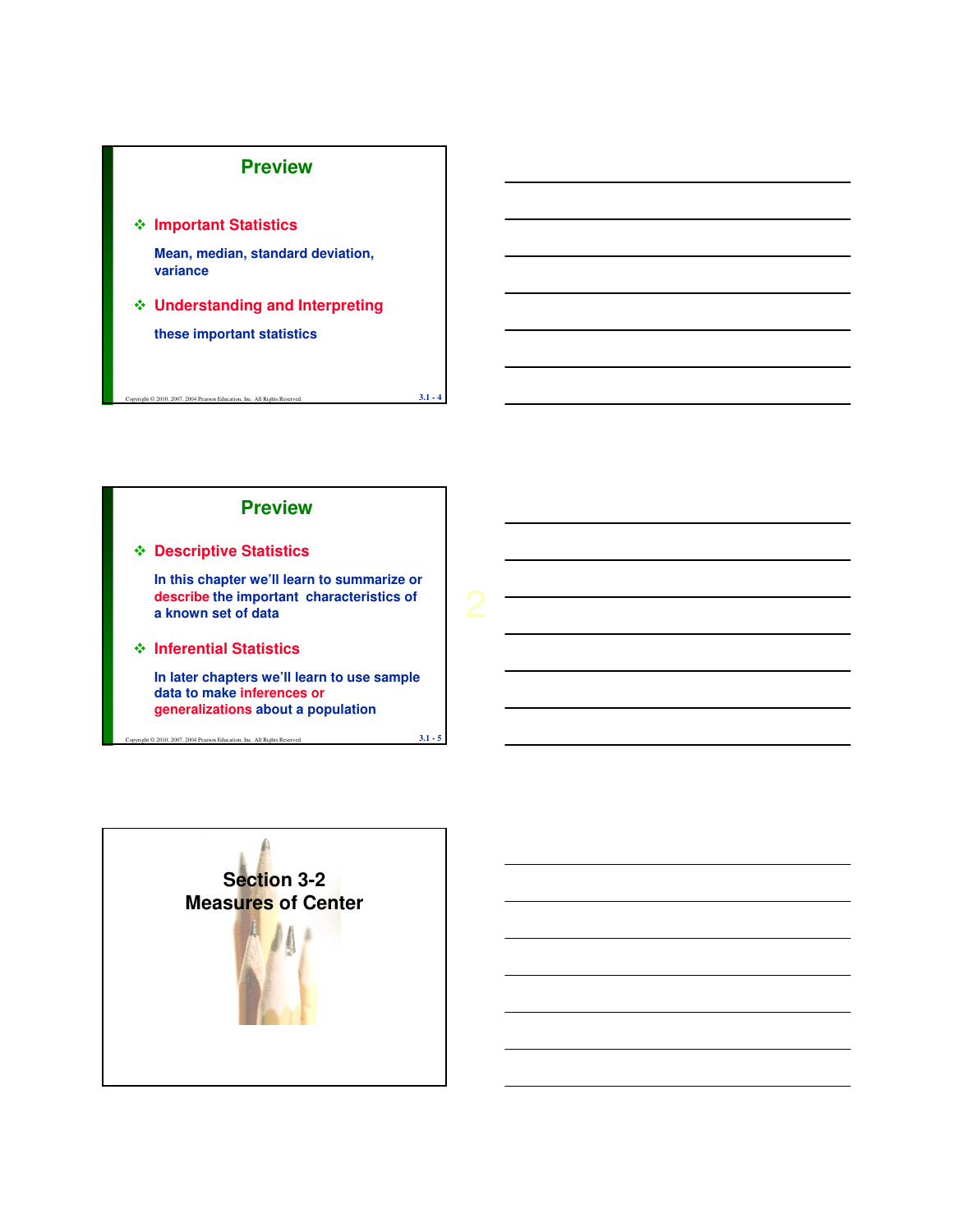# **Key Concept**

**Characteristics of center. Measures of center, including mean and median, as tools for analyzing data. Not only determine the value of each measure of center, but also interpret those values.**

ight © 2010, 2007, 2004 Pearson Education, Inc. All Rights Reserved. **3.1 - 7** 



# **Measure of Center**

#### **Measure of Center**

**the value at the center or middle of a data set**

ght  $@$  2010, 2007, 2004 Pearson Education, Inc. All Rights Reserved. **3.1** -  $9$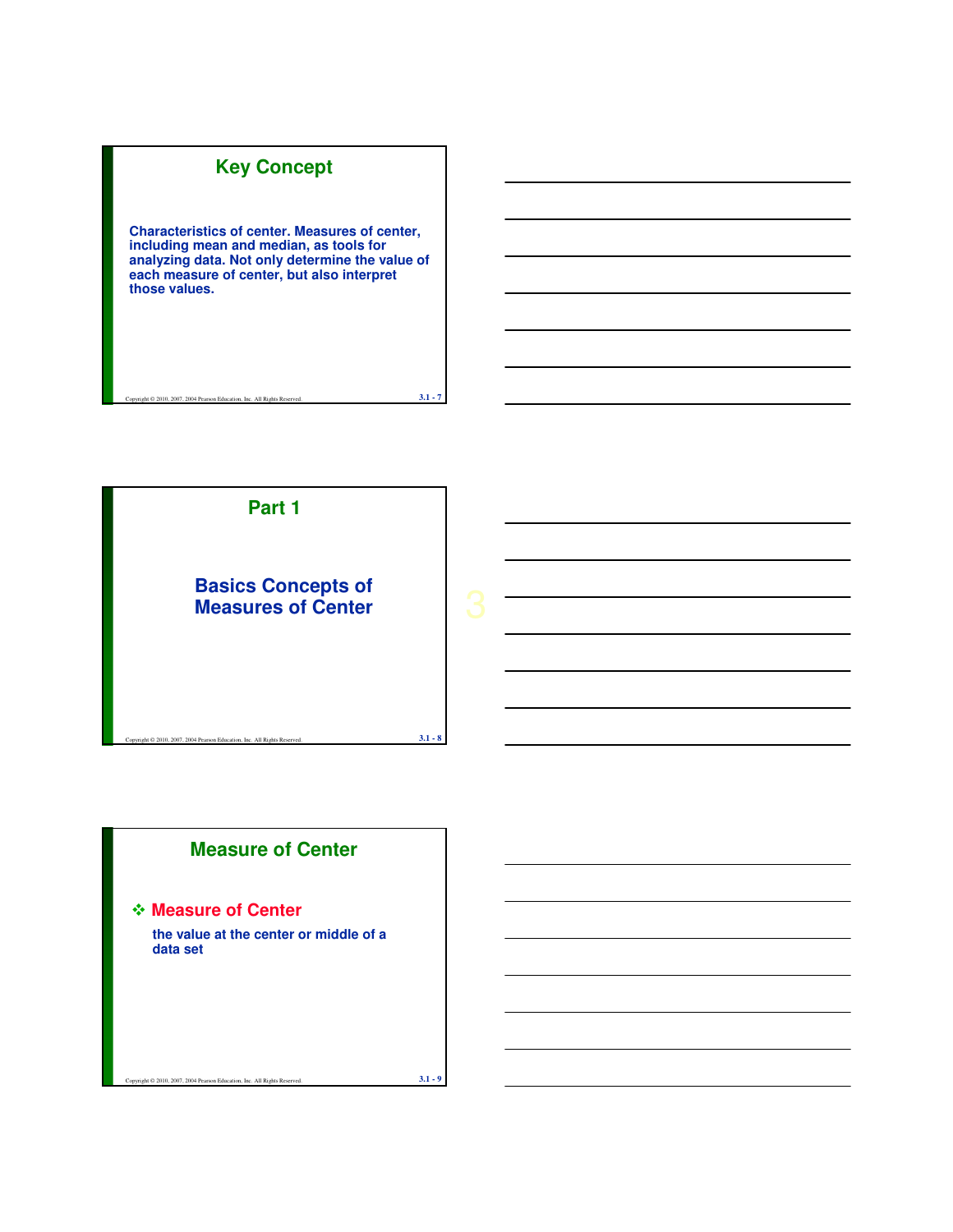

ght  $@$  2010, 2007, 2004 Pearson Education, Inc. All Rights Reserved. **3.1 - 10** 



ht © 2010, 2007, 2004 Pearson Education, Inc. All Rights Reserved. **3.1 - 11** 

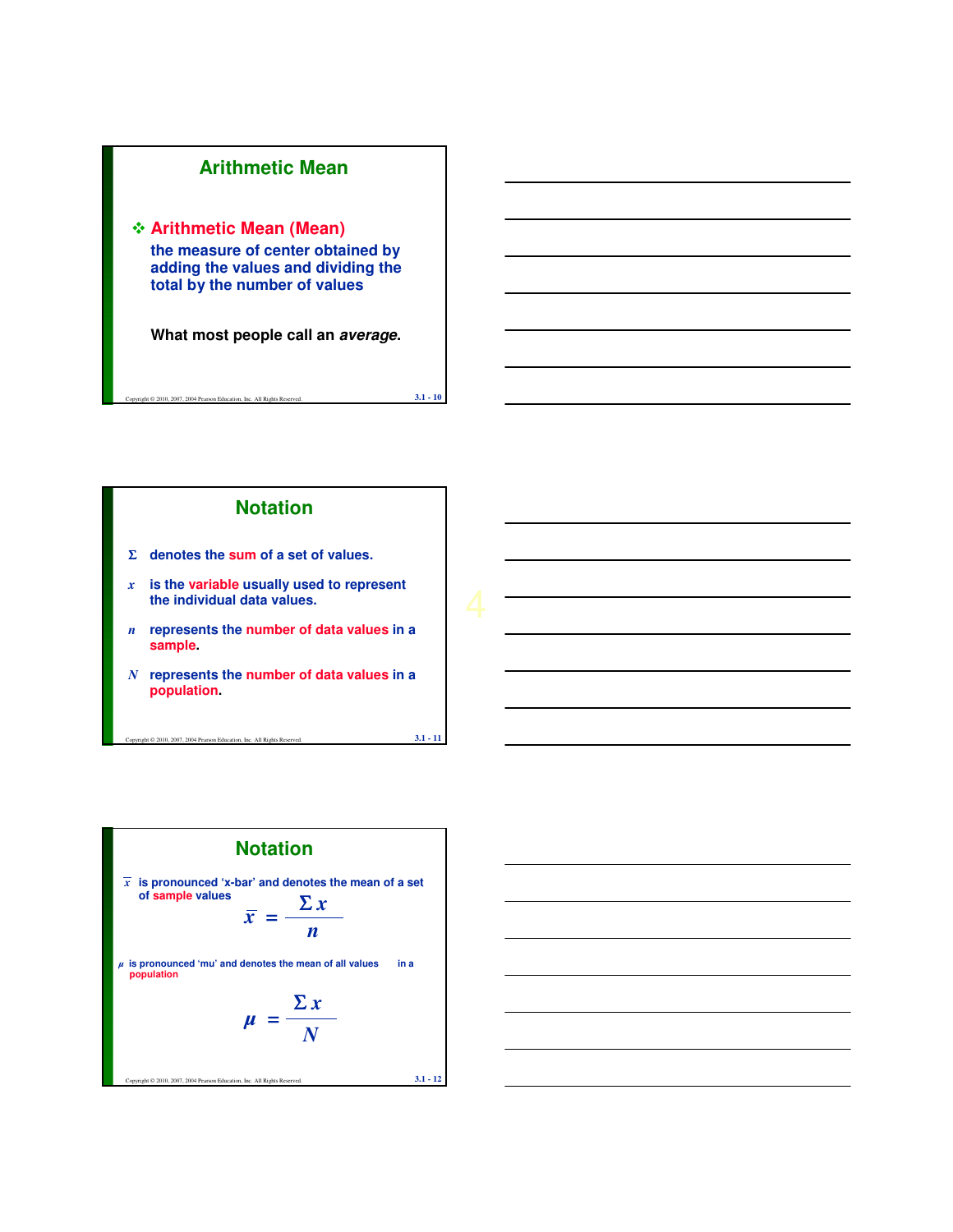### **Mean**

#### **Advantages**

**Is relatively reliable, means of samples drawn from the same population don't vary as much as other measures of center Takes every data value into account**

#### **Disadvantage**

Copyright © 2010, 2007, 2004 Pearson Education, Inc. All Rights Reserved. **3.1 - 13 Is sensitive to every data value, one extreme value can affect it dramatically; is not a resistant measure of center**



#### **Median**

**the middle value when the original data values are arranged in order of increasing (or decreasing) magnitude**

- **often denoted by <sup>x</sup> (pronounced 'x-tilde') <sup>~</sup>**
- **is not affected by an extreme value is a resistant measure of the center**

007, 2004 Pearson Education, Inc. All Rights Reserved. **3.1 - 14** 

### **Finding the Median**

**First sort the values (arrange them in order), the follow one of these**

- **1. If the number of data values is odd, the median is the number located in the exact middle of the list.**
- **2. If the number of data values is even, the median is found by computing the mean of the two middle numbers.**

Copyright © 2010, 2007, 2004 Pearson Education, Inc. All Rights Reserved. **3.1 - 15**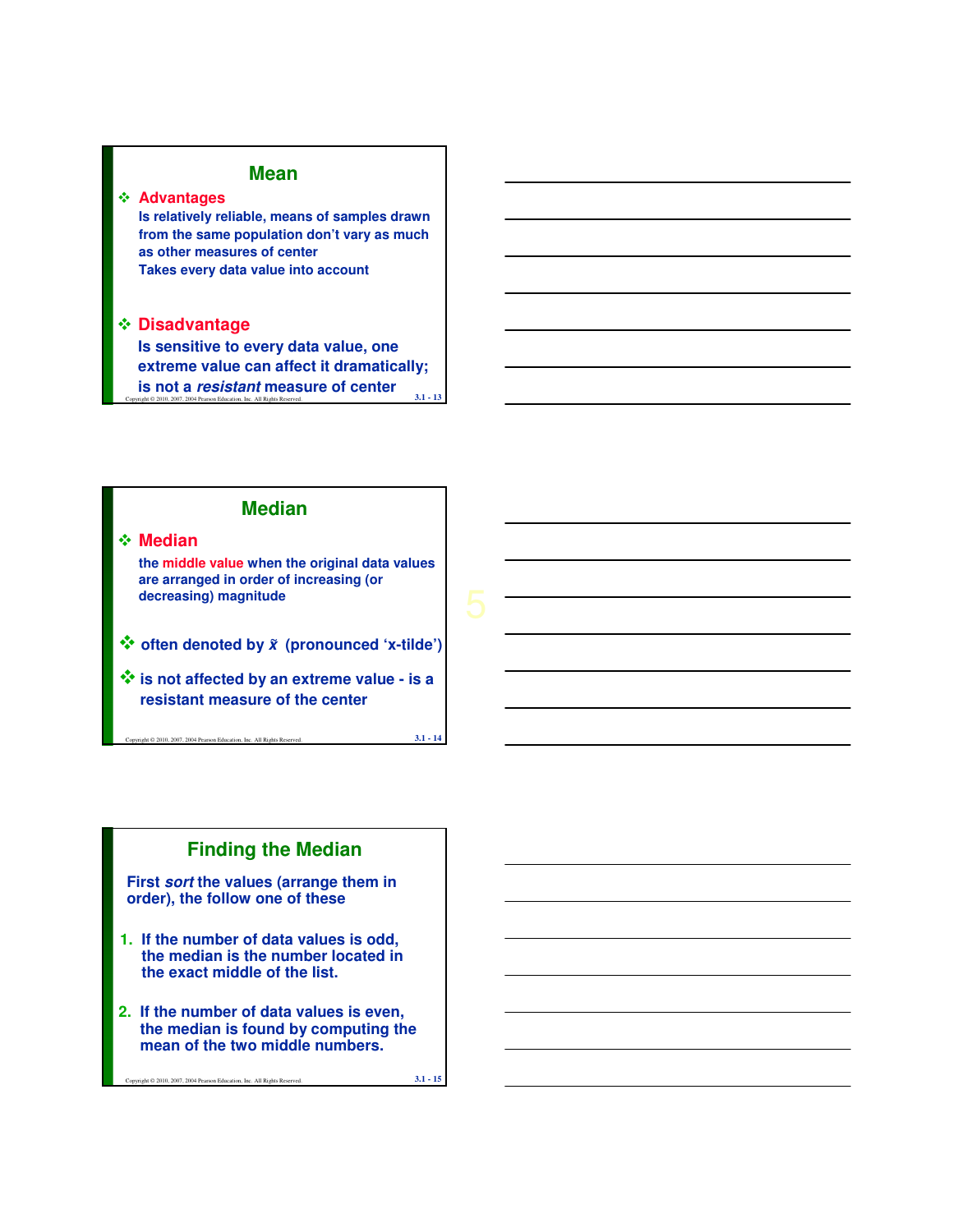|      | $0.73 + 1.10$ |      | shared by two numbers) | $MEDIAN$ is $0.915$ |             |      |
|------|---------------|------|------------------------|---------------------|-------------|------|
|      | 2             |      |                        |                     |             |      |
|      |               |      |                        |                     |             |      |
| 5.40 | 1.10          | 0.42 | 0.73                   |                     | $0.48$ 1.10 | 0.66 |







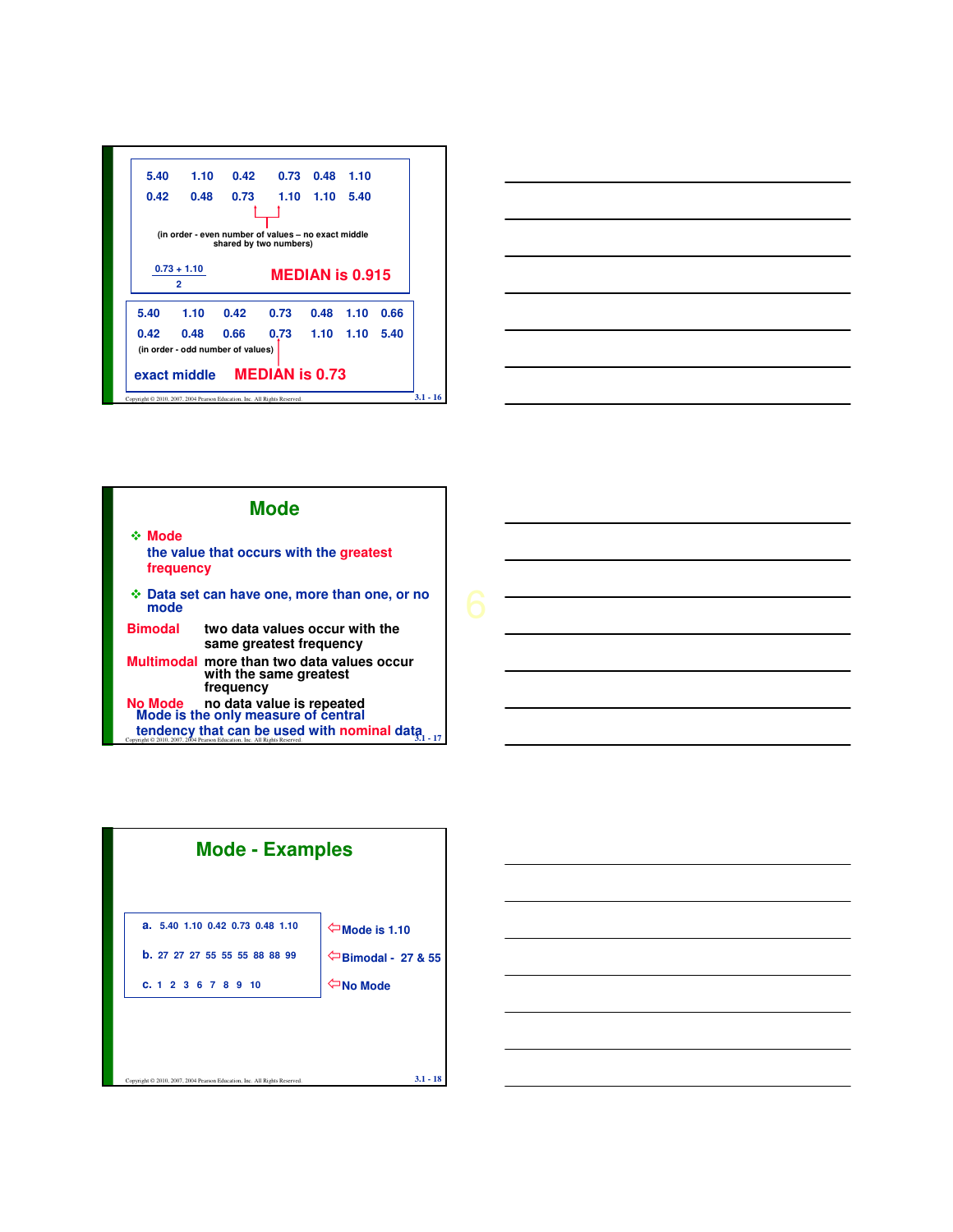



**(3) Avoids confusion with median**

 $2007, 2004$  Pearson Education, Inc. All Rights Reserved.  $3.1 - 20$ 

### **Round-off Rule for Measures of Center**

**Carry one more decimal place than is present in the original set of values.**

ht © 2010, 2007, 2004 Pearson Education, Inc. All Rights Reserved. **3.1 - 21**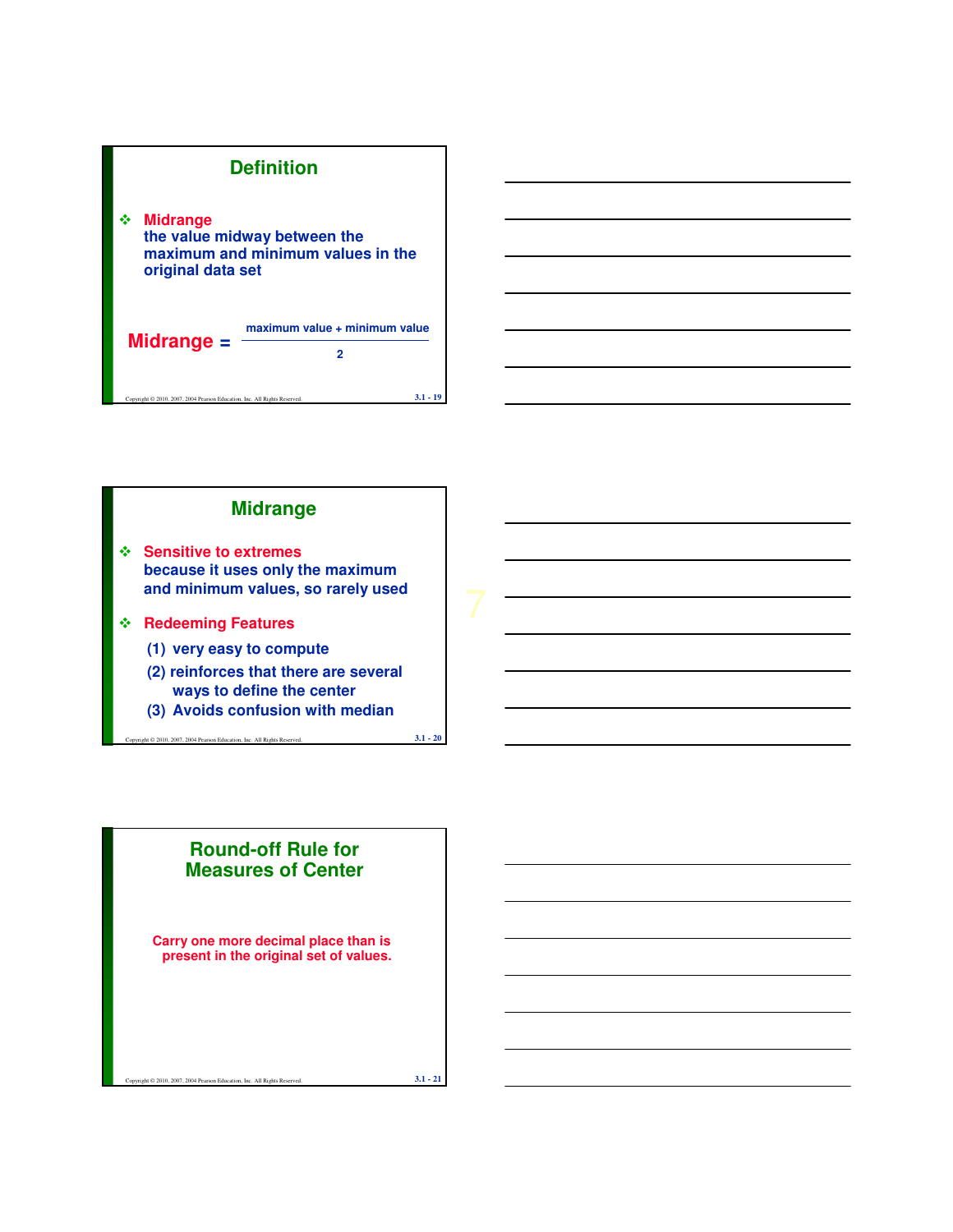



### **Mean from a Frequency Distribution**

**Assume that all sample values in each class are equal to the class midpoint.**

ght  $@ 2010$ ,  $2007$ ,  $2004$  Pearson Education, Inc. All Rights Reserved. **3.1 - 24**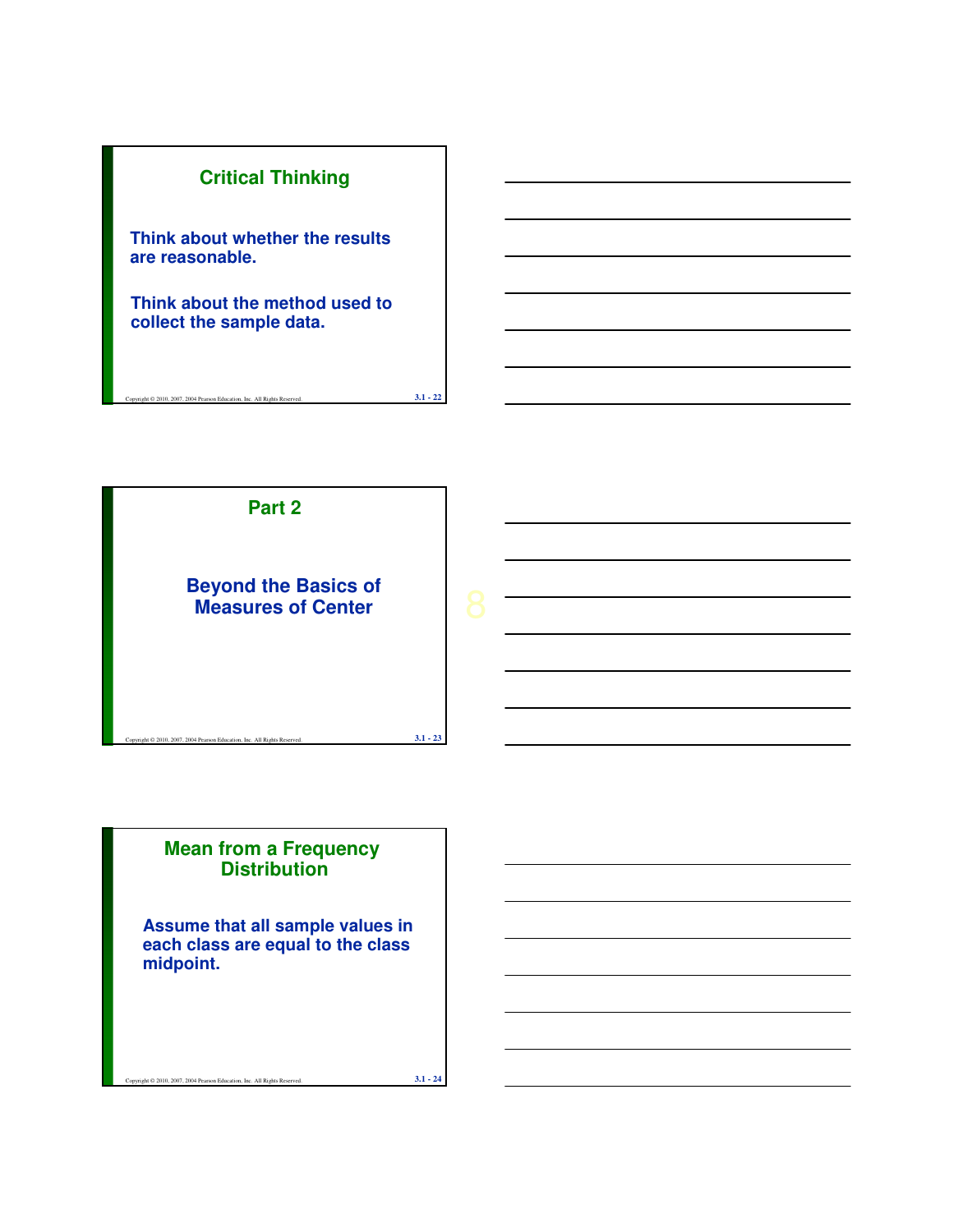





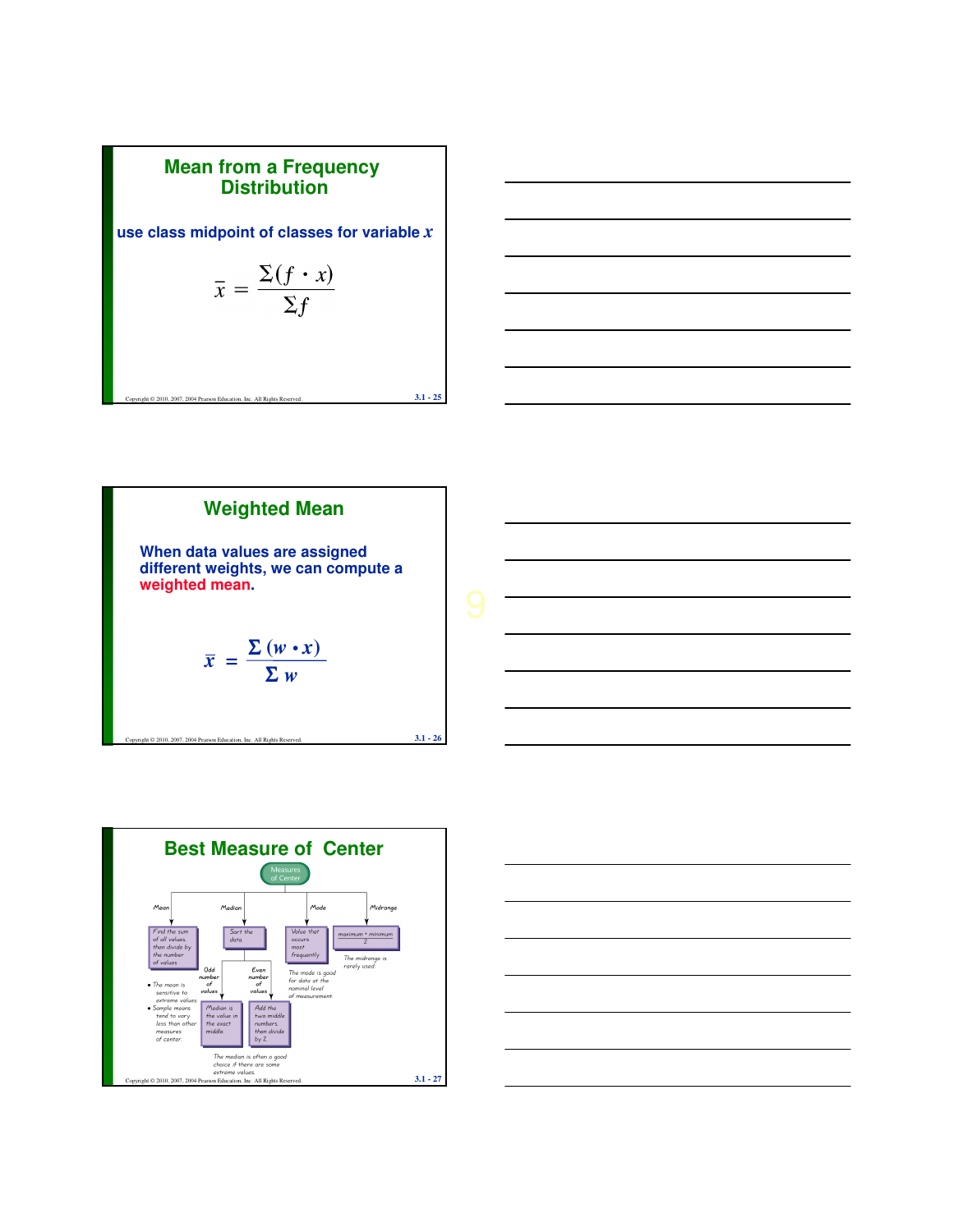### **Skewed and Symmetric**

### **❖ Symmetric**

**distribution of data is symmetric if the left half of its histogram is roughly a mirror image of its right half**

### **Skewed**

**distribution of data is skewed if it is not symmetric and extends more to one side than the other**

ght  $@ 2010$ , 2007, 2004 Pearson Education, Inc. All Rights Reserved.  $3.1 - 28$ 

### **Skewed Left or Right**

#### **Skewed to the left**

**(also called negatively skewed) have a longer left tail, mean and median are to the left of the mode**

#### **Skewed to the right**

**(also called positively skewed) have a longer right tail, mean and median are to the right of the mode**

Copyright © 2010, 2007, 2004 Pearson Education, Inc. All Rights Reserved. **3.1 - 29** 

**Shape of the Distribution**

**The mean and median cannot always be used to identify the shape of the distribution.**

Copyright © 2010, 2007, 2004 Pearson Education, Inc. All Rights Reserved. **3.1 - 30**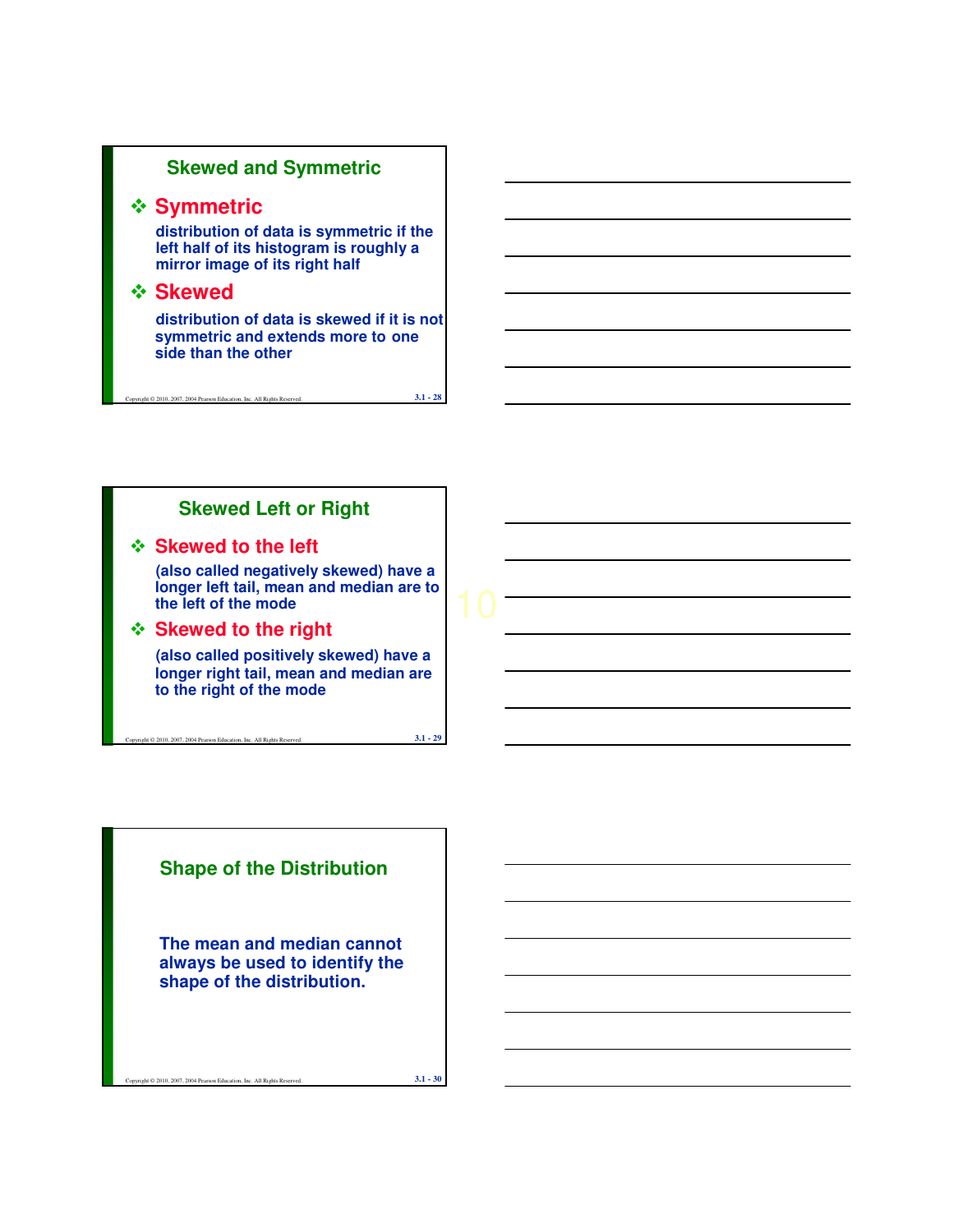





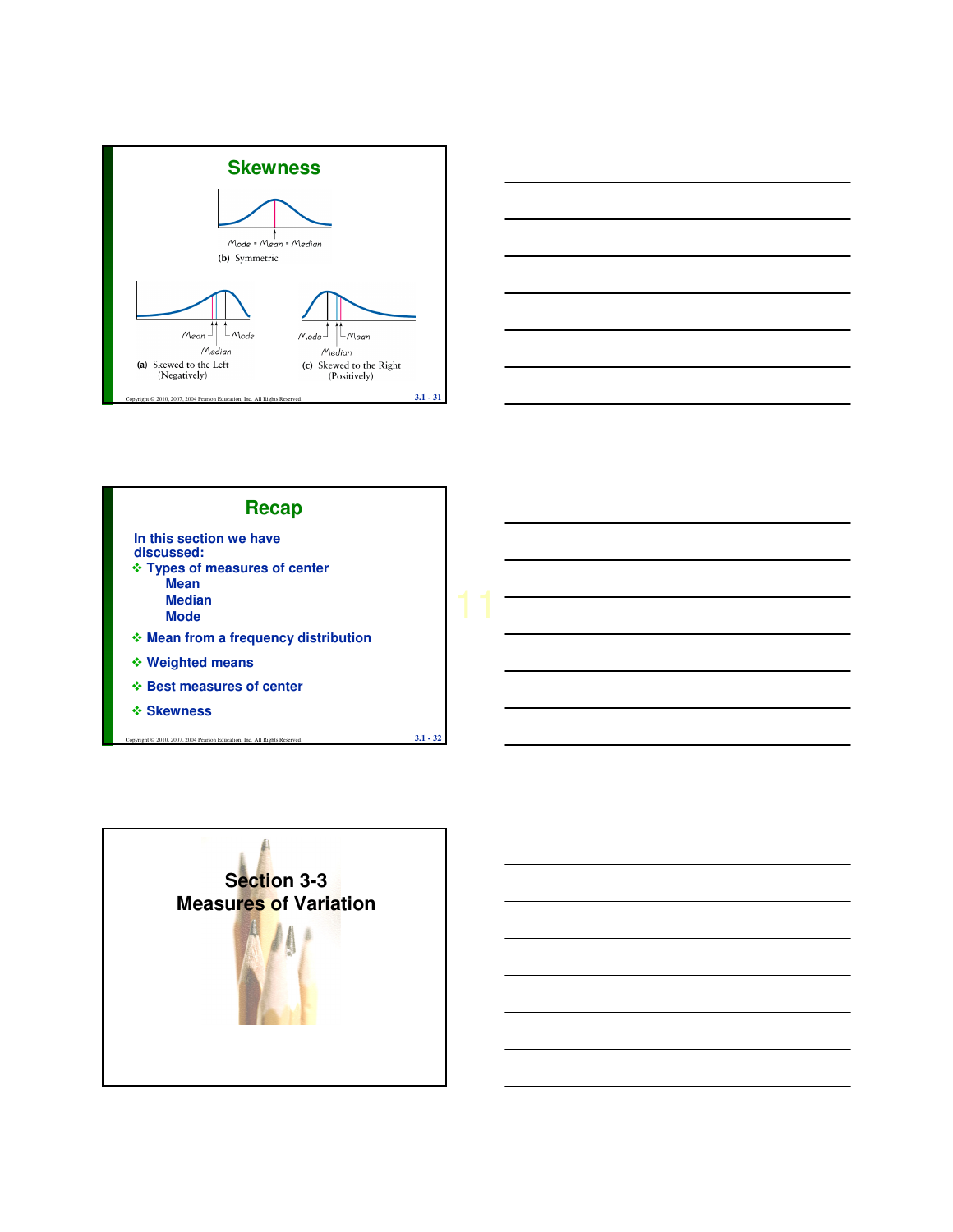## **Key Concept**

**Discuss characteristics of variation, in particular, measures of variation, such as standard deviation, for analyzing data.**

**Make understanding and interpreting the standard deviation a priority.**



**Comparison Control Pearson Education, Inc. All Rights Reserved. 3.1 - 34 3.1 - 34** 

# **Definition**

**The range of a set of data values is the difference between the maximum data value and the minimum data value.**

**Range = (maximum value) – (minimum value)**

Copyright © 2010, **2007, 2007**, 2010, 2010 Pearson Education, Inc. All Rights Reserved. **3.1 - 36 It is very sensitive to extreme values; therefore not as useful as other measures of variation.**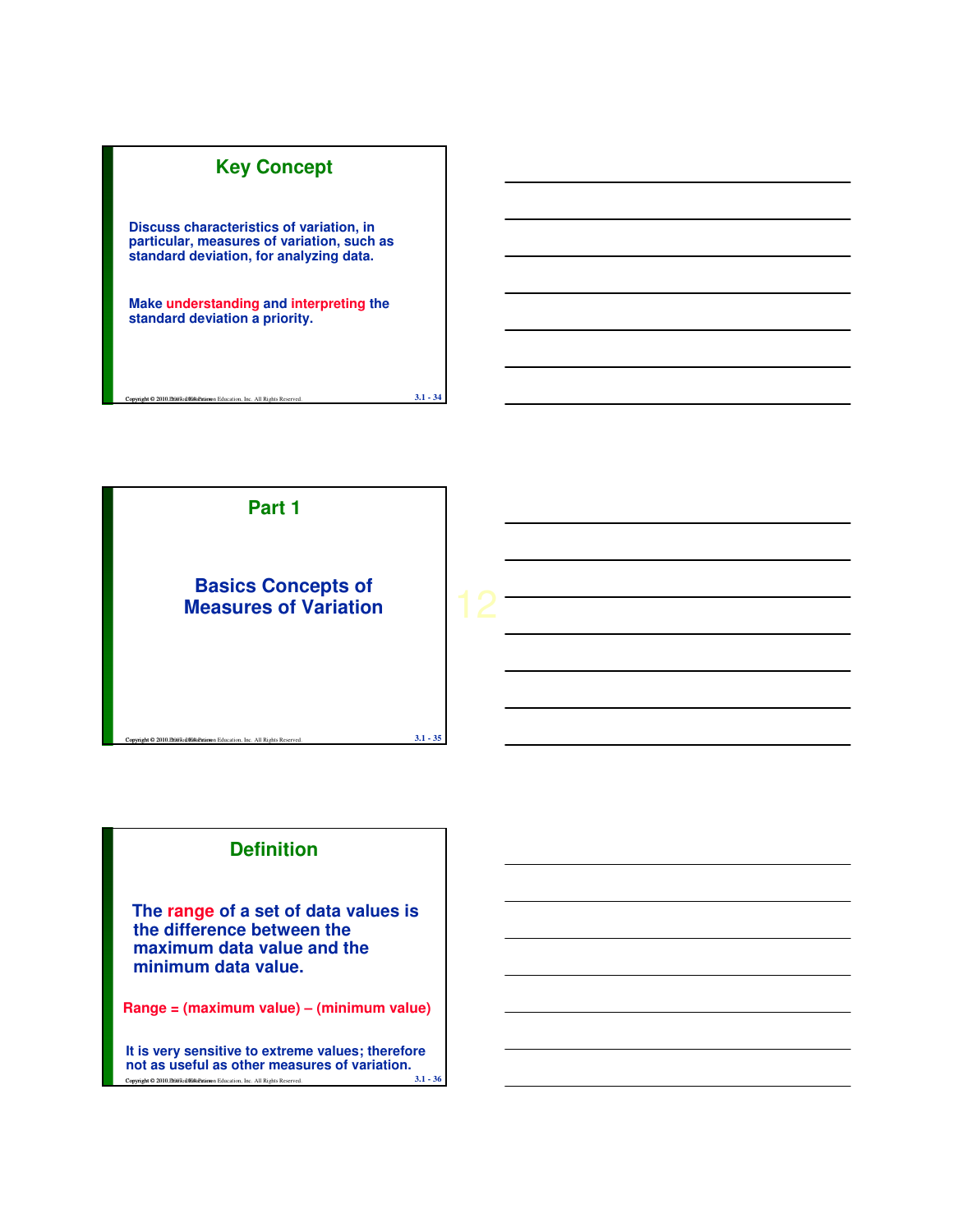

Copyright © 2010, 2007, 2007, 2009, 2010, 2010 Pearson Education, Inc. All Rights Reserved. **3.1 - 37** 



Sample Standard  
Deviation Formula  

$$
S = \sqrt{\frac{\sum (x - \bar{x})^2}{n - 1}}
$$